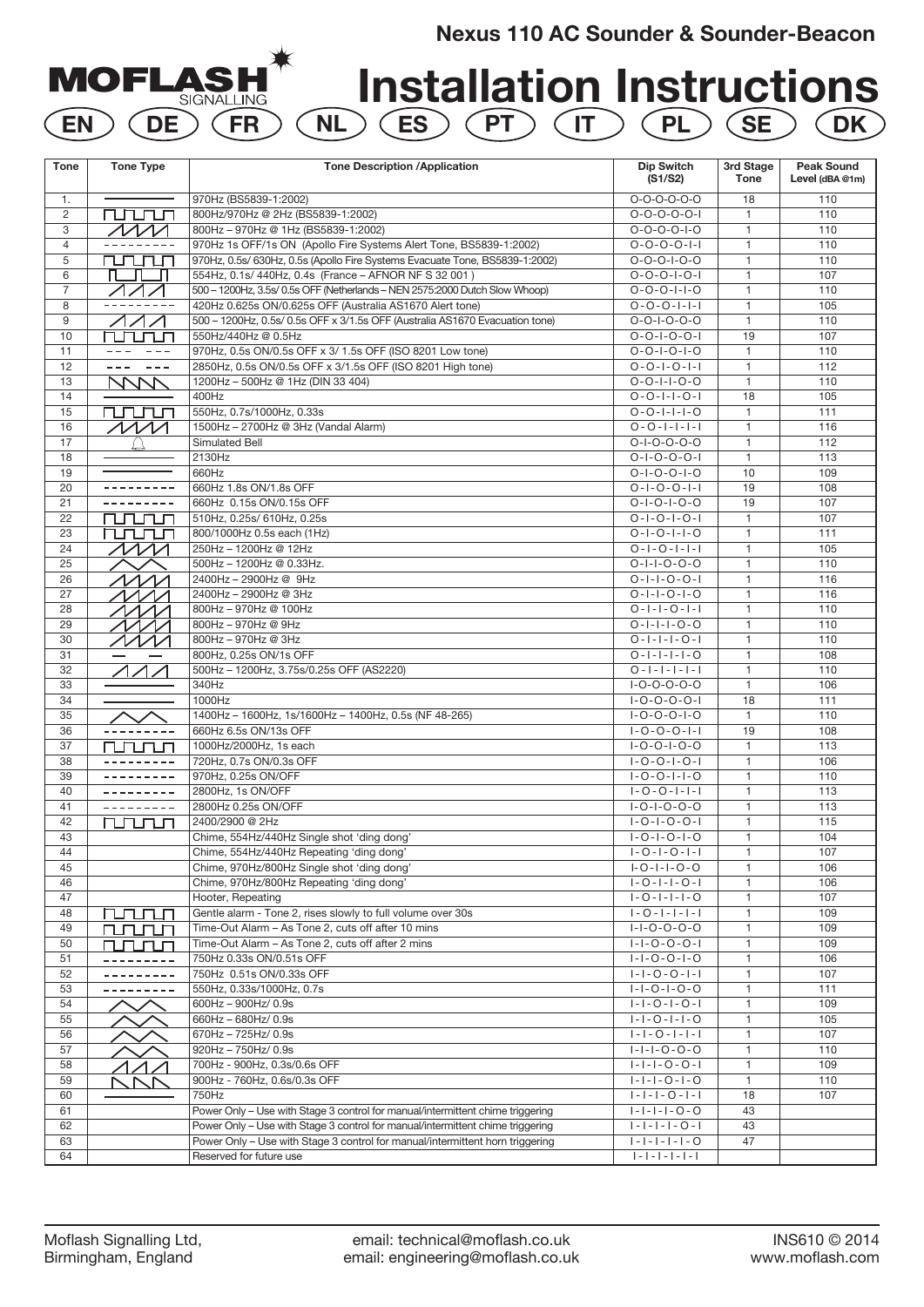

# **Nexus 110 AC Sounder & Sounder-Beacon Installation Instructions**





# **Installation Manual**

### **Installation IMPORTANT**

- a. The unit should be fitted with a fused spur incorporating an all pole disconnection device providing 3mm contact separation in all poles. Ensure fuse, cable size and gland type are rated sufficiently for the total load on the sounder circuit.
- b. Isolate the unit from the electricity supply before removing the cover. Only suitably qualified personnel should gain access to the unit to perform adjustments to the tone or volume. WARNING: no user serviceable parts contained within the unit.
- c. The sounder is installed by first mounting the base unit and making the external wring connections to the base. The head unit then automatically connects when it is attached to the base.
- d. The sounder head is separated from the base by unlocking the four ¼-turn fasteners in the corners of the sounder. (Recommended screwdriver: Philips No. 2, min 100mm long).
- e. Note that the head only fits onto the base one way around. If a beacon is fitted, care should be taken when mounting the base to ensure that the beacon will be positioned in the desired orientation after the sounder is attached.

### **Wiring**

a. Power: Note that the sounder and beacon have separate power terminals, marked as follows:

| <b>Device</b>         | <b>Common (Neutral)</b> | 110V | <b>230V</b> |
|-----------------------|-------------------------|------|-------------|
| I Sounder             |                         | 110V | 230V        |
| Beacon (Where fitted) |                         | 110V |             |

b. Remote Tone Switching (If required): Externally link control terminals as shown below.

| Alarm Stage | <b>Example Signal</b> | <b>Activation</b>                                                    |
|-------------|-----------------------|----------------------------------------------------------------------|
| Stage 1     | 'Alert'               | No Connection (Default)                                              |
| Stage 2     | 'Evacuate'            | Link Terminal $\mathbb{S}$ to terminal $\mathbb{S}$                  |
| Stage 3     | 'All Clear'           | Link Terminal $\frac{\sqrt{3}}{53}$ to terminal $\frac{\sqrt{3}}{5}$ |

## **Controls**

a. Tone Selection

The first and second stage alarm tones are independently set using 6-way dipswitches S1 and S2 respectively. The required settings are shown in the table overleaf. The third stage alarm tone is pre-set to complement the selected first stage tone as shown in the table. b. Volume Control

The sound output of the unit can be reduced by up to 20dBA by adjusting the potentiometer.

### **Technical Specification:**

| Supply Voltage Range 110/230V 50/60Hz            |                                                         |
|--------------------------------------------------|---------------------------------------------------------|
|                                                  |                                                         |
|                                                  |                                                         |
| Peak Sound Level  103-115 dBA at 1m <sup>*</sup> |                                                         |
|                                                  |                                                         |
| Frequency Range  340 - 2900 Hz*                  |                                                         |
|                                                  |                                                         |
|                                                  | Remote Tone Switching Provision for 3 volt-free contact |
|                                                  | activated alarm stages                                  |
| Operating Temperature  - 25°C to +55°C           |                                                         |
|                                                  |                                                         |
|                                                  |                                                         |
|                                                  | Synchronisation  Automatic with Klaxon Nexus and        |
|                                                  | Sonos Sounders                                          |

\*depends on selected tone.



The European directive "Waste Electrical and Electronic Equipment" (WEEE) aims to minimise the impact of electrical and electronic equipment waste on the environment and human health. To conform with this directive, electrical equipment marked with this symbol must not be disposed of in European public disposal systems. European users of electrical equipment must now return end-of-life equipment for disposal. Further information can be found on the following website: http://www.recyclethis.info/.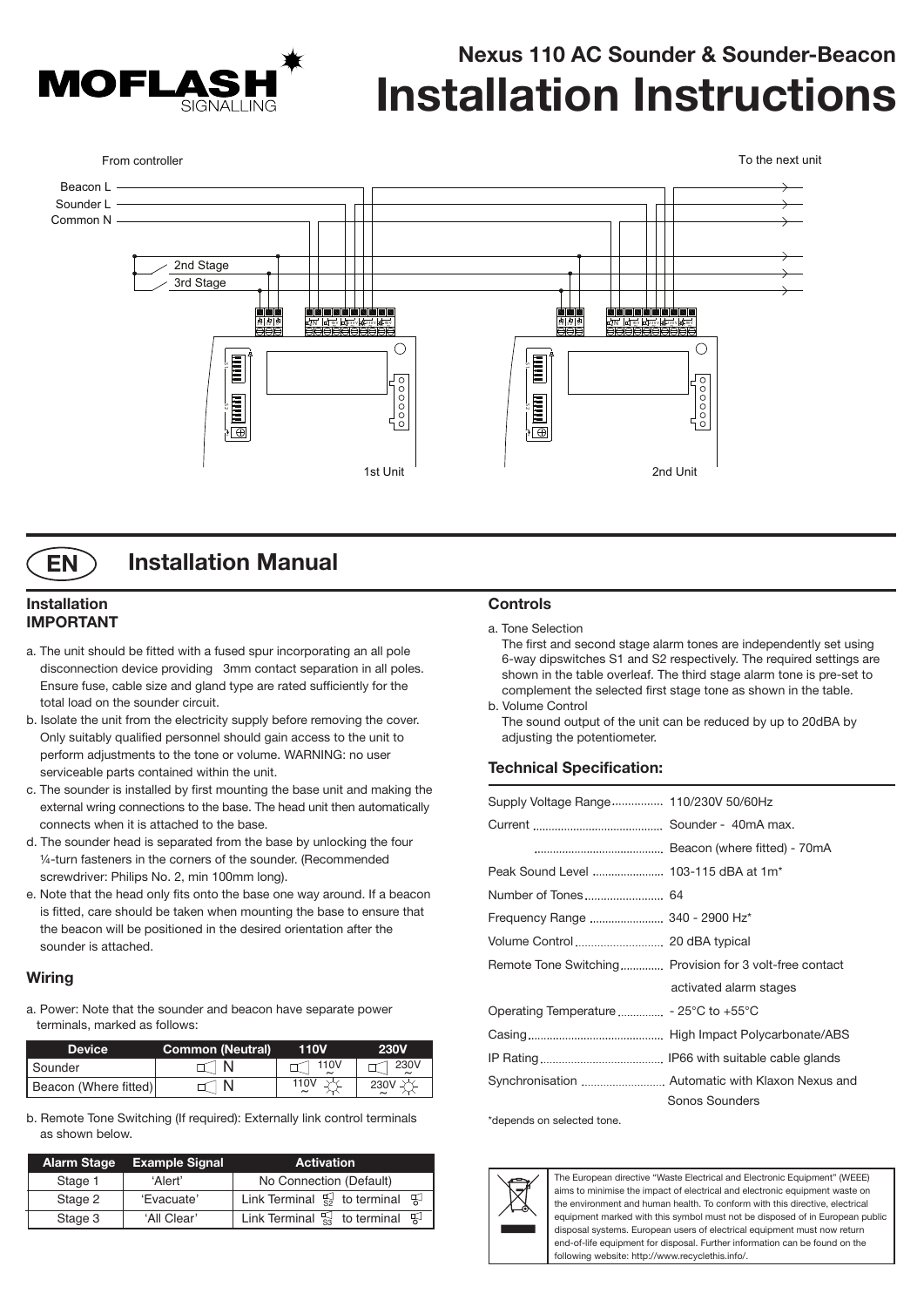# **DE Installationsanweisung**

#### **Einbau**

- a. Das Gerät sollte mit einer abgesicherten Spitze versehen sein, in der ein All-Pole-Trenngerät mit 3 mm Kontakt trennung für alle Pole untergebracht ist. Darauf achten, dass Sicherung, Kabelstärke und verschraubungen für die Gesamtlast des Schallgeber-Schaltkreises ausreichen.
- b. Vor Abnehmen der Abdeckung das Gerät von der Stromzufuhr trennen. Nur ausreichend qualifiziertes Personal sollte zur Regulierung des Tons oder der Lautstärke Zugang zum Gerät haben. VORSICHT: Das Gerät enthält keine vom Benutzer zu
- c. Zum Installieren des Alarmgebers zunächst die Basis montieren und externe Kabel an die Basis anschließen. Sobald der Kopf auf der Basis befestigt ist, wird die Verbindung automatisch hergestellt.
- d. Um den Kopf von der Basis abzunehmen, die vier Befestigungen in den Ecken des Alarmgebers durch ¼ Drehung entriegeln. (Empfohlener Schraubendreher: Philips Nr. 2, mind. 100mm lang).
- e. Hinweis: Der Kopf lässt sich nur in einer Richtung auf die Basis setzen. Bei gleichzeitiger Verwendung einer Signalleuchte sollte beim Montieren der Basis darauf geachtet werden, dass die Signalleuchte nach Aufsetzen des Signalgebers korrekt ausgerichtet ist.

#### **Kabelanschlüss**

a. Stromzufuhr: Beachten Sie, dass Schallgeber und Blitzleuchte separate Stromanschlüsse haben, die folgendermaßen markiert sind:

| Gerät                           | <b>Gemeinsam (Neutral)</b> | <b>110V</b> | <b>230V</b> |
|---------------------------------|----------------------------|-------------|-------------|
| Schallgeber                     |                            | 110V        | 230V        |
| Blitzleuchte (falls angebracht) |                            | 110V        | 230V        |

b. Fern-Tonumschaltung (falls nötig): Verbindet Kontrollklemmen von außen, wie nachstehend dargestellt:

| Alarmstufe Beispielsignal   | <b>Aktivierung</b>                                                            |
|-----------------------------|-------------------------------------------------------------------------------|
| Stufe 1   Alarmbereitschaft | Keine Verbindung (werkseitig)                                                 |
| Stufe 2   Evakuierung       | Verbindet Kontrollklemme $\frac{\pi}{32}$ mit Kontrollklemme $\frac{\pi}{32}$ |
| Stufe 3   Entwarnung        | Verbindet Kontrollklemme S3 mit Kontrollklemme S                              |

#### **Bedienung**

a. Tonwahl

Die Alarmtöne der ersten und zweiten Stufe werden mithilfe der 6-Wege-DIP-Schalter S1 bzw. S2 unabhängig eingestellt. Die erforderlichen Einstellungen sind in der Tabelle auf der nächsten Seite angegeben. Der Alarmton der dritten Stufe ist zur Ergänzung des Tons der ersten Stufe voreingestellt (siehe Tabelle).

b. Lautstärkeregelung

Durch Regulierung des Potentiometers kann die Lautstärke des Geräts um bis zu 20dBA reduziert werden.

#### **Technische Spezifikation:**

| Frequenzbereich 340-2900 Hz*         |                                                                       |
|--------------------------------------|-----------------------------------------------------------------------|
|                                      |                                                                       |
|                                      | Ferngesteuerte Tonumschaltung 3 Alarmstufen Provision for 3 volt-free |
|                                      | contact activated alarm stages                                        |
| Betriebstemperatur  - 25°C bis +55°C |                                                                       |
|                                      |                                                                       |
|                                      |                                                                       |
|                                      |                                                                       |
|                                      | und Sonos-Alarmaebern                                                 |

\*je nach gewähltem Ton.



Das Ziel der EG-Richtlinie über Elektro- und Elektronik-Altgeräte ist, Umwelt- und Gesundheitsschäden durch Elektro- und Elektronik-Altgeräte so gering wie möglich zu halten. Um diese Richtlinie einzuhalten, dürfen Elektrogeräte, die mit diesem Symbol gekennzeichnet sind, nicht in den öffentlichen europäischen Entsorgungssystemen entsorgt werden. Europäische Benutzer von Elektrogeräten müssen ab sofort Altgeräte zur Entsorgung zurückgeben. Nähere Informationen hierzu finden Sie auf der folgenden Website: http://www.recyclethis.info/.

**Installation Manual FR**

#### **Spécifications techniques**

- a. Un circuit individuel avec protection par fusible doit être installé pour l'unité, incorporant un dispositif de découplage de pôle assurant une séparation de contact de 3 mm pour tous les pôles. Veillez à ce que le fusible, la taille du câble et le type de presse étoupe soient de qualité suffisante pour supporter la charge totale du circuit du sondeur.
- b. Isolez l'unité du circuit d'alimentation électrique avant de retirer le couvercle. L'accès à l'unité pour effectuer des ajustements de tonalité ou de volume doit être exclusivement pratiqué par des personnes qualifiées. ATTENTION : aucune réparation ne doit être tenté sur l'unité par l'utilisateur.
- c. Le sondeur s'installe en montant d'abord la base, puis en effectuant les câblages externes sur ladite base. La tête de l'unité se connecte ensuite automatiquement lorsqu'elle est rattachée à la base.
- d. La tête du sondeur se détache de la base en déverrouillant les quatre fixations quart de tour situés aux coins du sondeur. (tournevis recommandé : Philips No. 2, longueur minimum 100 mm)
- e. Veuillez noter que la tête ne peut se fixer sur la base que dans un seul sens. Si une balise est installée, le montage de la base doit être effectué de telle sorte que la balise soit positionnée dans l'orientation souhaitée une fois le sondeur attaché.

#### **Câblage**

a. Alimentation électrique : le sondeur et la balise ont des pôles distincts, marqués de la manière suivante :

| <b>Appareil</b>         | <b>Commun (Neutre)</b> | 110V | <b>230V</b> |
|-------------------------|------------------------|------|-------------|
| Sondeur                 |                        | 110V | 230V        |
| Balise (le cas échéant) |                        |      |             |

b. Commutateur de tonalite à distance (si nécessaire) : reliez les pôles de commande de la manière suivante :

|         | Phase d'alarme Exemple de Signal | <b>Activation</b>                                   |
|---------|----------------------------------|-----------------------------------------------------|
| Phase 1 | « Alerte »                       | Aucune connexion (par défaut)                       |
| Phase 2 | « Evacuation »                   | Relier le pôle $\mathbb{S}$ au pôle $\mathbb{S}$    |
| Phase 3 | « Fin d'alerte »                 | Relier le pôle $\frac{1}{83}$ au pôle $\frac{1}{8}$ |

#### **Commandes**

a. Sélection des tonalités

Les tonalités d'alarme de phases un et deux se règlent indépendamment grâce à des interrupteurs à 6 positions (S1 et S2, respectivement). Les réglages nécessaires sont présentés dans un tableau au verso. La tonalite d'alarme de phase trois est préréglée de façon à être complémentaire à la tonalité de phase un, ainsi que cela est indiqué dans le tableau.

b. Contrôle du volume

La sortie de son de l'unité peut être diminuée jusqu'à 20 dBA en ajustant le potentiomètre

#### **Spécifications techniques:**

| Niveau de pression sonore de crête 103-115 dBA à 1m <sup>*</sup> |                            |
|------------------------------------------------------------------|----------------------------|
|                                                                  |                            |
| Gamme de fréquences 340-2900 Hz*                                 |                            |
|                                                                  |                            |
| Commutation de tonalité à distance Prévu pour 3 phases d'alarme  |                            |
|                                                                  | activées par contact libre |
| Température de service  25 °C à +55 °C                           |                            |
|                                                                  |                            |
|                                                                  | élevée aux chocs / ABS     |
| Niveau de protection poussière/eau IP66 avec presses étoupes     |                            |
|                                                                  | appropriées                |
|                                                                  |                            |
|                                                                  | Klaxon Nexus et Sonos      |

\*variable selon la tonalité sélectionnée



La directive européenne " Déchets d'Equipements Electriques et Electroniques (DEEE) a pour but de minimiser l'impact des déchets électriques et électroniques sur l'environnement et la santé humaine. Conformément à cette directive, tout équipement électrique disposant de ce symbole ne doit pas être jeté dans les systèmes d'évacuation des déchets publics européens. Les utilisateurs européens d'équipement électrique doivent désormais renvoyer tout équipement électrique en fin de vie pour évacuation. Vous trouverez de plus

amples informations sur le site Web suivant : http://www.recyclethis.info/.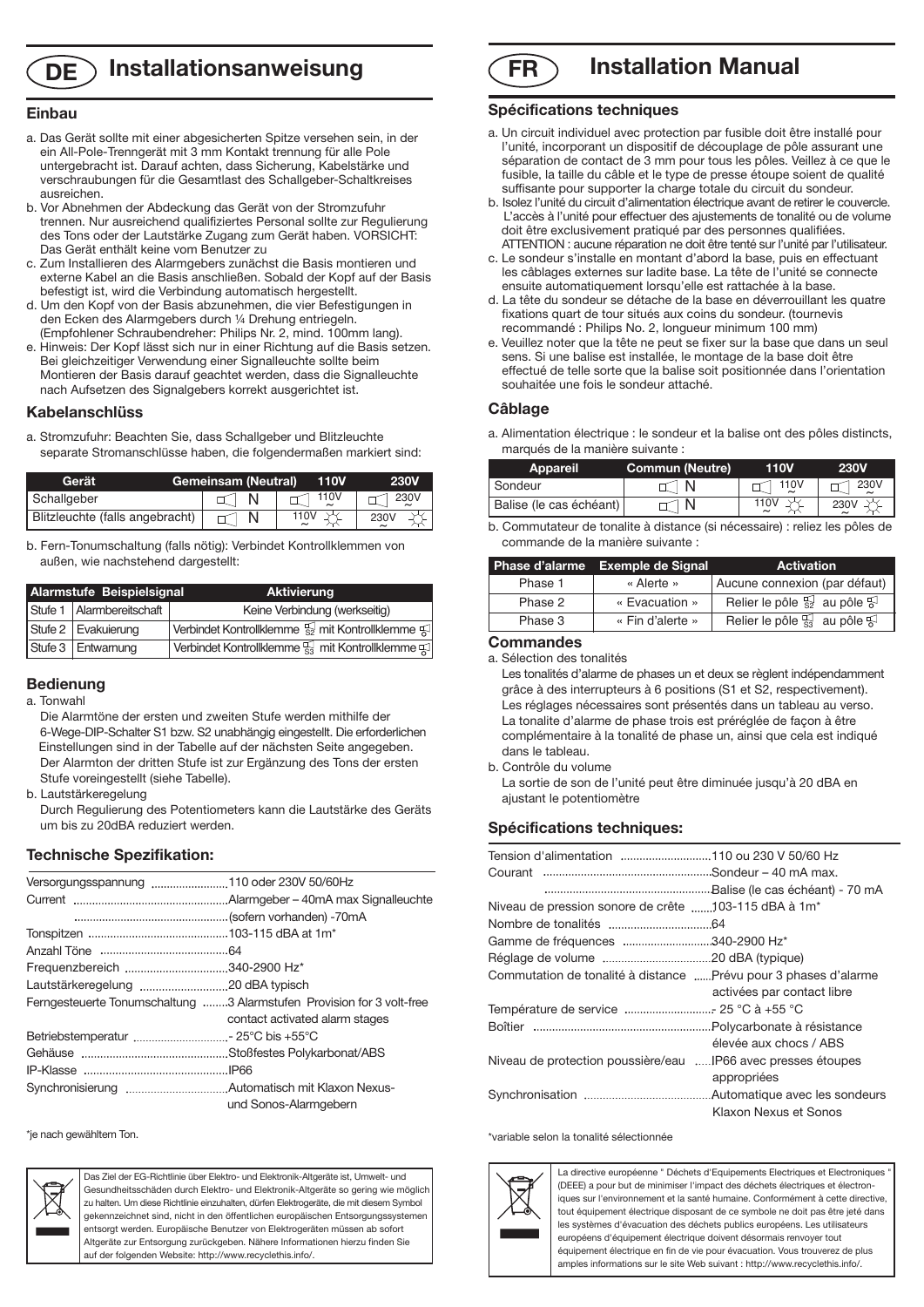

# **NL Montageinstructies ES**

### **Installatie**

- a. Het apparaat moet voorzien zijn van een aansluiting met aarding die voorzien is van een ontkoppelingapparaat voor alle polen en met een contacttussenruimte van 3mm. Controleer of de aarding, kabelafmetingen en type pakkingbus voldoende bevonden werden voor de totale last op het soundercircuit.
- b. Isoleer het apparaat van het elektriciteitsnet alvorens de behuizing te verwijderen. Enkel gekwalificeerd personeel mag het apparaat openen om afstellingen aan de toon of het volume uit te voeren. WAARSCHUWING: er bevinden zich geen onderdelen in het apparaat die door de gebruiker onderhouden kunnen worden.
- c. De sounder wordt geïnstalleerd door eerst de basiseenheid te monteren en dan de externe bedradingaansluitingen aan de basis te maken. De hoofdeenheid sluit dan automatisch aan wanneer het aan de basis wordt bevestigd.
- d. De sounderkop wordt van de basis gescheiden door de vier draaibevestigingen die zich in de hoeken van de sounder bevinden te openen. (Aanbevolen schroevendraaier: Philips Nr. 2, min 100mm lang).
- e. Merk op dat de kop enkel via een manier op de basis kan bevestigd worden. Als er een bakenzender is geïnstalleerd, moet men voorzichtig zijn bij het monteren van de basis om ervoor te zorgen dat de bakenzender in de gewenste positie wordt geplaatst nadat de sounder aangehecht werd.

#### **Bedrading**

a. Voeding: Merk op dat de sounder en de bakenzender afzonderlijke voedingsaansluiting hebben, die als volgt worden aangeduid:

| Apparaat                        | Gemeenschappelijk (Neutraal) 110V | <b>230V</b> |
|---------------------------------|-----------------------------------|-------------|
| <b>IAlarm</b>                   | $\sqcap$ 110V                     | $\sim$ 230V |
| Bakenzender (indien gemonteerd) | 110V                              | 230V        |

b. Toonschakelaar op afstand (indien vereist): Verbind extern de bedieningaansluitingen zoals hieronder weergegeven.

|        | Alarmfase Voorbeeldsignaal | <b>Activering</b>                                                   |
|--------|----------------------------|---------------------------------------------------------------------|
| Fase 1 | Waarschuwing               | Geen verbinding (Standaard)                                         |
| Fase 2 | Evacueer                   | Aansluiting met $\frac{1}{32}$ aansluiting verbinden $\frac{1}{52}$ |
| Fase 3 | Alles klaar                | Aansluiting met $\mathbb{E}$ aansluiting verbinden $\mathbb{E}$     |

#### **Regeling**

#### a. Toonselectie

- De eerste en tweede fase alarmtonen worden onafhankelijk ingesteld door gebruik van 6-weg dimschakelaars S1 en S2. De vereiste instellingen worden in de tabel op de ommezijde weergegeven. De derde fase alarmtoon is preset als aanvulling de geselecteerde eerste fase toon, zoals weergegeven op de tabel.
- b. Volumeregeling

De geluidsuitvoer van het apparaat kan tot 20dBA verminderd worden door de potentiometer (volumeknop) af te stellen.

#### **Technische specificaties:**

|                                                       | Bakenzender (indien gemonteerd) -70mA |
|-------------------------------------------------------|---------------------------------------|
| Geluidsniveaupiek 103 - 115 dBA at 1m*                |                                       |
|                                                       |                                       |
|                                                       |                                       |
|                                                       |                                       |
| Verre Toon Schakelen De bepaling voor 3 volt-bevrijdt |                                       |
|                                                       | contact activeerde alarmstadiums      |
|                                                       |                                       |
|                                                       |                                       |
|                                                       |                                       |
|                                                       |                                       |

\*afhankelijk van de gekozen toon en het voltage.



De Europese richtlijn "Afgedankte elektrische en elektronische apparatuur" (AEEA) is er op gericht om de impact van het afval van elektrische en elektronische apparatuur op het milieu en de gezondheid van de mens te minimaliseren. Om aan deze richtlijn te voldoen,<br>moet elektrische apparatuur die met dit symbool gemarkeerd is, niet worden verwerkt in<br>Europese openbare afvalsystemen. Europese gebru dienen nu apparatuur aan het einde van de levensduur aan te bieden voor verwerking. Meer informatie vindt u op de volgende website: http://www.recyclethis.info/.

# **Instrucciones de Instalación**

#### **Instalación**

- a. La unidad debería ajustarse con un cilindro recto soplado que incorpora un dispositivo de desconexión de todos los polos y proporciona una separación de contacto de 3 mm en todos los polos. Asegúrese de que el fusible, el tamaño del cable y el tipo de prensaestopas tengan la potencia suficiente para la carga total del circuito del receptor acústico.
- b. Aísle la unidad de la fuente de alimentación antes de extraer la cubierta. Solamente el personal debidamente cualificado debería tener acceso a la unidad para realizar los ajustes de tono y volumen. ADVERTENCIA: en la unidad no existe ninguna pieza que pueda ser útil para el usuario.
- c. El receptor acústico se instala después de montar la unidad de base y realizar las conexiones de cableado externo a la misma. A continuación, la unidad de cabeza se conecta automáticamente cuando se acopla a la base.
- d. La cabeza del receptor acústico se separa de la base al desbloquear los cuatro cierres giratorios situados en las esquinas del receptor acústico. (Destornillador recomendado: Philips Nº 2, mín. 100 mm de largo).
- e. Tenga en cuenta que la cabeza sólo se ajusta a la base de una forma. Si se ajusta una luz, deberá tener cuidado al montar la base para asegurarse de que la luz se coloque en la orientación deseada tras acoplar el receptor acústico.

#### **Cableado**

a. Potencia: Tenga en cuenta que el receptor acústico y la luz tienen terminales de potencia independientes, que están marcados como sigue:

| <b>Dispositivo</b>     | Común (neutral) | 110V | <b>230V</b> |
|------------------------|-----------------|------|-------------|
| Receptor acústico      |                 | 110V | 230V        |
| Luz (si está ajustada) |                 | 110\ | 230V        |

b. Conmutación de tono remoto (si es necesario): Vincule externamente los terminales de control como se indica a continuación.

|         | Nivel de alarma Ejemplo de señal | <b>Activación</b>                                            |
|---------|----------------------------------|--------------------------------------------------------------|
| Nivel 1 | Alerta                           | Sin conexión (defecto)                                       |
| Nivel 2 | Evacuar                          | Vincule los terminales $\frac{1}{32}$ entre sí $\frac{1}{3}$ |
| Nivel 3 | Todo correcto                    | Vincule los terminales $\frac{1}{23}$ entre sí $\frac{1}{3}$ |

#### **Controles**

a. Selección de tono

Los tonos de alarma de nivel 1 y 2 se ajustan de forma independiente mediante conmutadores S1 y S2 de 6 formas, respectivamente. Los ajustes necesarios aparecen en el dorso de la tabla. El tono de alarma de nivel 3 se preajusta para complementar el nivel de tono 1 seleccionado tal como muestra la tabla.

b. Control de volumen

La emisión de sonido de la unidad puede reducirse hasta 20 dBA gracias al potenciómetro.

#### **Especificaciones Técnicas:**

| Nivel màximo de sonido103-115 dBA à 1m*  |                                     |
|------------------------------------------|-------------------------------------|
|                                          |                                     |
|                                          |                                     |
|                                          |                                     |
|                                          |                                     |
|                                          | voltio-liberta las etapas activadas |
|                                          | de la alarma                        |
| Temperatura de trabajo  - 25 °C à +55 °C |                                     |
|                                          |                                     |
|                                          | resistencia al impacto              |
|                                          |                                     |
|                                          |                                     |

\* en función del voltaje de entrada y del tono seleccionados.



El objetivo de la directiva europea de Eliminación de equipos eléctricos y electrónicos (WEEE) es minimizar el impacto de la eliminación de equipos eléctricos y electrónicos sobre el medioambiente y la salud de las personas. Para cumplir con esta directiva, el equipamiento eléctrico marcado con este símbolo no deberá desecharse en ningún sistema de eliminación europeo público. Los usuarios europeos de equipamiento eléctrico deberán retornar los equipos eléctricos y electrónicos al final de su vida útil para su eliminación. Para más información visite el siguiente sitio Web: http://www.recyclethis.info/.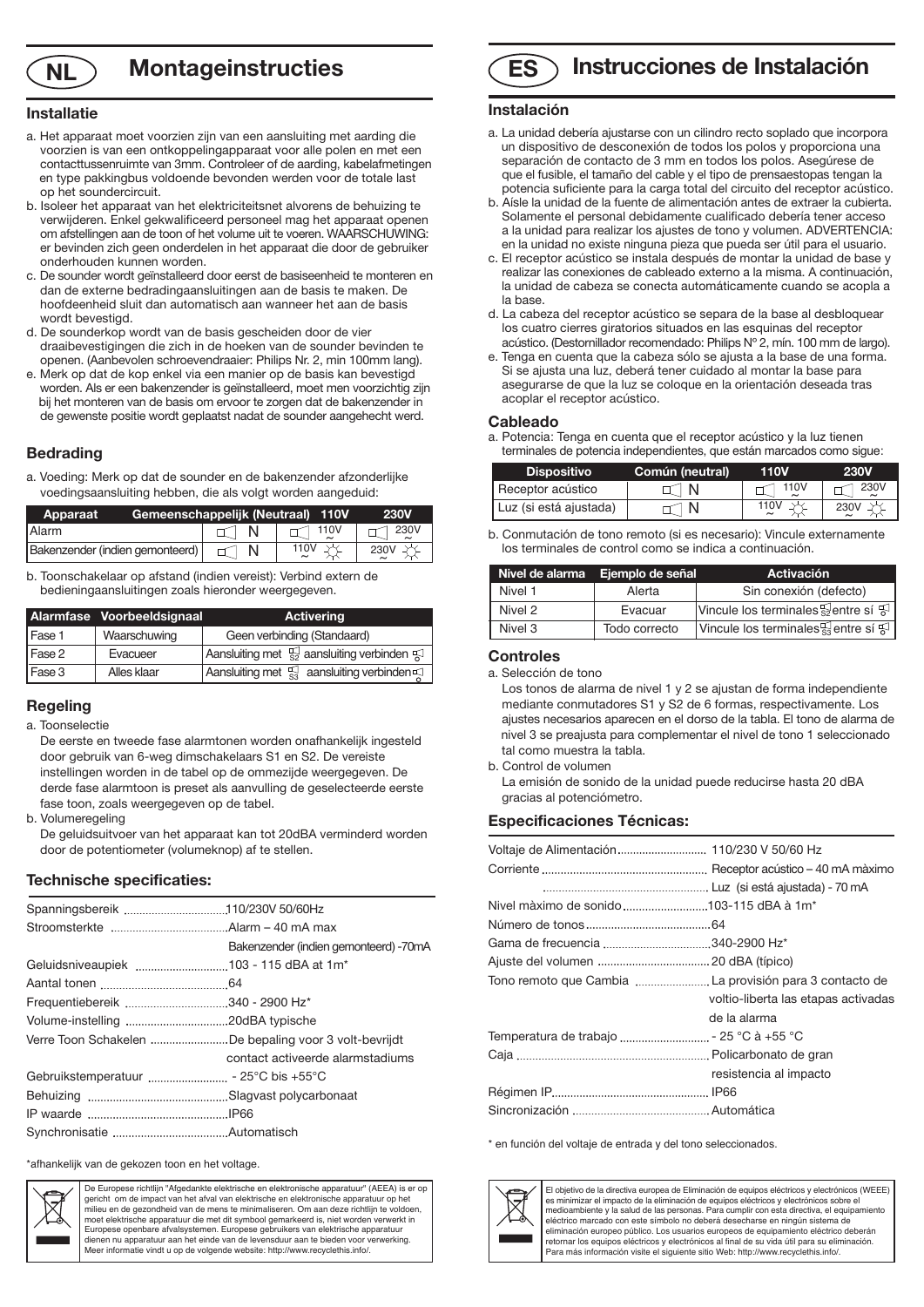

# **Manual de Instalação**

#### **Instalação**

- a. A unidade deve ser instalada com uma derivação com fusível incorporando um dispositivo de desligamento de todos os pólos que proporciona 3mm de separação entre os contactos de todos os pólos. Verifique que o fusível, tamanho do cabo e o tipo de bucim têm as especificações necessárias para a carga total do circuito do besouro.
- b. Isole a unidade da fonte de alimentação antes de retirar a tampa. O acesso à unidade para a realização de ajustes do tom ou do volume só deve estar autorizado a pessoal devidamente qualificado. ADVERTÊNCIA: a unidade não contém peças cuja manutenção possa ser efectuada pelo utilizador.
- c. A instalação do besouro é feita montando primeiro a base e efectuando as ligações da cablagem exterior à base. A cabeça da unidade fica automaticamente ligada quando ela é fixada à base.
- d. A cabeça do besouro separa-se da base desapertando os quatro dispositivos de fixação (turn fasteners) dos cantos do besouro. (Chave de fendas recomendada: Chave Philips Nº 2, comprimento mínimo 100 mm).
- e. Note que existe uma só maneira de encaixar a cabeça na base. Se tiver um farol instalado, é necessário cuidado ao montar a base para se assegurar de que o farol fica posicionado com a orientação desejada depois de fixar o besouro.

#### **Cablagem**

a. Anote que o sounder e farol têm terminais separados de poder, marcado como segue:

| <b>Dispositivo</b> | <b>Comun (Neutral)</b> | 110V             | <b>230V</b> |
|--------------------|------------------------|------------------|-------------|
| Sensor             |                        | 110 <sub>V</sub> | 230V        |
| Farolim rotativo   |                        | 110V             | 230V        |

b. Tom remoto Troca (Se necessário) : Externamente elo controla terminais como mostrado embaixo.

| Alarme etapa | Sinal de exemplo | <b>Ativacão</b>                                                      |  |
|--------------|------------------|----------------------------------------------------------------------|--|
| Etapa 1      | Alerta           | Nenhuma conexão (Omissão)                                            |  |
| Etapa 2      | Evacue           | Lique terminal $\mathbb{S}$ a terminal $\mathbb{S}$                  |  |
| Etapa 3      | Todo claro       | Ligue terminal $\frac{\sqrt{3}}{53}$ a terminal $\frac{\sqrt{3}}{5}$ |  |

### **Controlos**

a. Selecção do Tom

Os tons da primeira e segunda fase do alarme são ajustados indepen dentemente utilizando dipswitches S1 e S2 de 6 vias, respectivamente. Os parâmetros necessários estão indicados na tabela da página seguinte. O tom da terceira fase do alarme é pré-ajustado de modo a complementar o tom seleccionado da primeira fase do alarme, indicado na tabela.

b. Controlo do Volume

A saída de som da unidade pode ser reduzida até um valor com menos 20 dBA ajustando-se o potenciómetro.

#### **Especificações técnicas**:

| Gama da tensão de alimentação 110/230 V 50/60 Hz |                                 |
|--------------------------------------------------|---------------------------------|
|                                                  |                                 |
|                                                  |                                 |
|                                                  |                                 |
| Número de mensagens sonoras  64                  |                                 |
|                                                  |                                 |
| Ajuste del volumen  20 dBA (typique)             |                                 |
|                                                  |                                 |
|                                                  | contato ativou etapas de alarme |
| Temperatura de funcionamento  - 25 °C à +55 °C   |                                 |
|                                                  |                                 |
|                                                  |                                 |
|                                                  |                                 |
|                                                  |                                 |

\*depende do tom seleccionado e da tensão de entrada.



A Directiva europeia "Resíduos de Equipamentos Eléctricos e Electrónicos" (REEE) tem como objectivo minimizar o impacto dos resíduos de equipamentos eléctricos e electrónicos no ambiente e na saúde humana. Para dar cumprimento a esta Directiva, o equipamento eléctrico que contenha este símbolo não deve ser eliminado nos sistemas de eliminação pública europeus. Os utilizadores europeus de equipamento eléctrico devem agora devolver os equipamentos em fim de vida para eliminação. Para mais informações, consultar o seguinte sítio da Web: http://www.recyclethis.info/.

# **PT Manual de Instalação IT Istruzioni di** installazione

#### **Installazione**

- a. L'unità deve essere installata con un supporto di sostegno con fusibili contenente un dispositivo di disconnessione di tutti i poli che fornisce una separazione di contatto di 3 mm in tutti i poli. Assicurarsi che il fusibile, la misura del cavo e il tipo di guarnizione siano sufficientemente potenti per il carico totale sul circuito dell'apparecchio acustico.
- b. Isolare l'unità dall'alimentazione elettrica prima di rimuovere il coperchio. L'accesso all'unità per eseguire regolazioni al tono o al volume deve essere eseguito solo da personale qualificato. AVVERTENZA: l'utente non può occuparsi della manutenzione di alcun pezzo dell'unità.
- c. L'apparecchio acustico si installa in primo luogo montando l'unità di base e collegando quindi i cavi esterni alla base. L'unità principale quindi si collega automaticamente quando viene montata sulla base.
- d. La testa dell'apparecchio acustico si separa dalla base sbloccando le quattro chiusure girevoli sugli angoli dell'apparecchio acustico. (cacciavite consigliato: Philips Nº 2, di una lunghezza minima di 100 mm).
- e. Notare che la testa può essere installata sulla base solo in un senso. Se viene installata una luce, prestare attenzione durante il montaggio della base per assicurarsi che la luce venga posizionata secondo l'orientazione desiderata dopo che è stato montato l'apparecchio acustico.

#### **Cablaggio**

a. Alimentazione: Notare che l'apparecchio acustico e la luce sono dotati di terminali di alimentazione separati, indicati come segue:

| <b>Dispositivo</b>     | Comune (neutro) | <b>110V</b>     | 230V |
|------------------------|-----------------|-----------------|------|
| Apparecchio acustico   |                 | $\uparrow$ 110V | 230V |
| Luce (dove installata) |                 | 110V            | 230V |

|  |                                                  | b. Interruttore tono remoto (se necessario): Collegare esternamente i |
|--|--------------------------------------------------|-----------------------------------------------------------------------|
|  | terminali di controllo come mostrato di seguito. |                                                                       |

|          | AlaStadio di allarme Segnale d'esempio | <b>Attivazione</b>                                                               |
|----------|----------------------------------------|----------------------------------------------------------------------------------|
| Stadio 1 | Allerta                                | Nessun collegamento (default)                                                    |
| Stadio 2 | Evacuare                               | $\frac{1}{2}$ Collegare i terminali $\frac{\pi}{82}$ tra di loro $\frac{\pi}{8}$ |
| Stadio 3 | Cessato allarme                        | Collegare i terminali $\frac{17}{53}$ tra di loro $\frac{17}{53}$                |

### **Regeling**

a. Selezione toni

I toni di allarme del primo e secondo stadio vengono impostati in modo indipendente utilizzando rispettivamente i commutatori a 6 modi S1 e S2. Le impostazioni necessarie sono mostrate nella tabella sul retro. Il tono di allarme del terzo stadio si preimpostata in modo da complementare il tono del primo stadio selezionato come mostrato nella tabella.

b. Controllo del volume

L'emissione del suono da parte dell'unità si può ridurre fino a 20 dBA regolando il potenziometro.

#### **Specifiche tecniche:**

| Gamma tensione di alimentazione  110/230V 50/60Hz            | Luce (dove installata) - 70mA                  |
|--------------------------------------------------------------|------------------------------------------------|
| Livello di picco del suono  103-115 dBA at 1m <sup>*</sup>   |                                                |
|                                                              |                                                |
| Gamma di frequenza  340 - 2900 Hz*                           |                                                |
| Regolazione Volume  20 dBA tipico                            |                                                |
| Commutare di Tono remoto  Il provvedimento per 3 contatto di |                                                |
|                                                              | volt-libera i palcoscenici di allarme attivati |
| Temperatura di esercizio  - 25°C bis +55°C                   |                                                |
|                                                              |                                                |
|                                                              |                                                |
| *dipende dal tono selezionato e dalla tensione di ingresso.  |                                                |



La Direttiva europea nota come "Waste Electrical and Electronic Equipment" (WEEE), è volta a ridurre al minimo l'impatto sull'ambiente e sulla salute umana provocato dallo smaltimento di apparecchiature elettriche ed elettroniche. Al fine di garantire conformità a tale direttiva, è vietato smaltire le apparecchiature elettriche contrassegnate da rifiuti siti in territorio europeo. Gli utilizzatori europei sono tenuti a restituire le apparecchiature elettriche ed elettroniche al termine del loro ciclo di vita per consentirne il corretto smaltimento.Per ulteriori informazioni, visitare il seguente indirizzo: http://www.recyclethis.info/.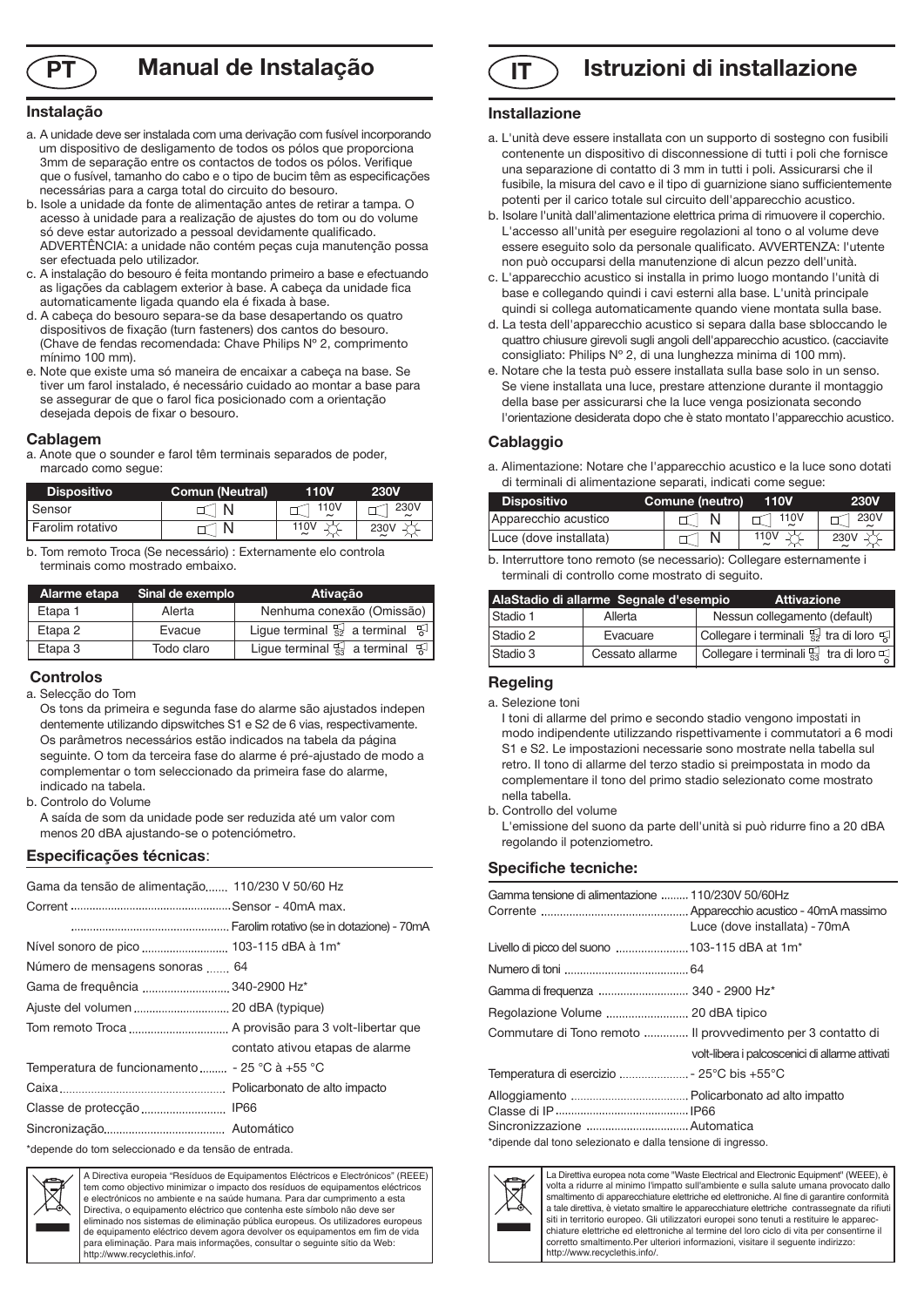

# **PL Instrukcja montażu SE**

### **Instalacja**

- a. Urządzenie powinno posiadać zabezpieczony wyłącznik umożliwiający odłączenie wszystkich biegunów tak, aby odległość między stykami wynosiła 3 mm. Parametry znamionowe bezpiecznika, kabla oraz dławika należy dobrać odpowiednio do całkowitego obciążenia układu sygnalizatora akustycznego.
- b. Przed zdjęciem klosza urządzenie należy wyłączyć ze źródła zasilania. Dostęp do urządzenia w celu regulacji ustawień dźwięku i głośności powinien mieć wyłącznie wykwalifikowany personel. UWAGA: urządzenie nie zawiera części, które użytkownik może serwisować na własną rękę.
- c. Instalację sygnalizatora należy zacząć od montażu podstawy w odpowiednim miejscu i podłączenia jej do instalacji zewnętrznej. Po osadzeniu głowicy sygnalizatora w podstawie następuje automatyczne podłączenie głowicy do instalacji.
- d. Aby odłączyć głowicę sygnalizatora od podstawy należy odkręcić cztery łączniki znajdujące się w narożnikach sygnalizatora. (Zaleca się użycie śrubokręta marki Philips nr 2, długość min 100mm).
- e. Uwaga: głowicę można zamocować na podstawie tylko w określonym położeniu. Przy zamontowanej lampie sygnalizacyjnej należy pamiętać, że po zamocowaniu sygnalizatora na podstawie lampa musi być prawidłowo ustawiona.

#### **Okablowanie**

a. Zaznaczają co (żeby; który) echosonda i sygnalizator ma oddzielna możność (siła) stacji końcowych, oznaczany następująco:

| <b>Urzadzenie</b>                                        | Współny (neutralny)<br><b>110V</b> |               |              |
|----------------------------------------------------------|------------------------------------|---------------|--------------|
| <b>I</b> Głośnik                                         |                                    | $\sqcap$ 110V | $\lnot$ 230V |
| Sygnalizator (gdzie dostosował) $ \Box \cap \mathsf{N} $ |                                    | 110V          | 230V         |

b. Odległy Ton (stroić; nadawać odcień; odcień) Przełączający (przełączanie) (Jeżeli wymagał (dostawać wymaganie; wymagany) ): Na pozór łączą kontrolowane stacje końcowe jak wskazano poniżej.

| Alarmowa scena Sygnał przykładu |              |                                 | <b>Activation</b>                                          |
|---------------------------------|--------------|---------------------------------|------------------------------------------------------------|
| realizować 1                    | Alarm        | Zadna łączność (stosunek)       |                                                            |
| realizować 2                    | Ewakuuja     |                                 | Łączą końcoweg $\mathbb{S}^1$ Żaden końcowa $\mathbb{S}^1$ |
| realizować 3                    | Cały wyraźny | Łączą końcoweg S3 Żaden końcowa | ๔                                                          |

### **Regulacja ustawie**ń

a. Wybór dźwięku alarmu

Dźwięk alarmu drugiego i trzeciego stopnia ustawia się niezależnie za pomocą przełączników DIP 6 (S1 i S2). Wymagane ustawienia przed stawiono w tabeli na następnej stronie. Jak pokazano w tabeli, dźwięk alarmu trzeciego stopnia jest dostosowany do dźwięku alarmu pierwszego stopnia i go uzupełnia.

b. Regulacia głośności

Głośność alarmu można zredukować do 20dB za pomocą potencjometru. **Dane techniczne:**

| Zakres napięcia zasilania 110/230V 50/60Hz                                                                      |                                                                        |
|-----------------------------------------------------------------------------------------------------------------|------------------------------------------------------------------------|
|                                                                                                                 |                                                                        |
|                                                                                                                 | Sygnalizator (gdzie dostosował) - 70mA                                 |
| Szczytowe natężenie dźwięku 103-115 dBA at 1m*                                                                  |                                                                        |
|                                                                                                                 |                                                                        |
| Zakres częstotliwości 340 - 2900 Hz*                                                                            |                                                                        |
|                                                                                                                 |                                                                        |
|                                                                                                                 | Odległy Stroi (nadawać odcień) Zaopatrzenie 3 kontakt (kontaktować się |
| Przełączający (przełączanie)                                                                                    | z kontaktowy) Uakty wniane alarmowe                                    |
|                                                                                                                 | sceny                                                                  |
|                                                                                                                 |                                                                        |
|                                                                                                                 |                                                                        |
|                                                                                                                 |                                                                        |
|                                                                                                                 |                                                                        |
| the contract of the contract of the contract of the contract of the contract of the contract of the contract of |                                                                        |

\*zależy od wybranego tonu i napięcia wejściowego.





# **Installationsmanual**

### **Installation**

- a. Enheten ska förses med ett säkrat uttag med en frånslutningsanordning för alla poler som ger ett kontaktavstånd på 3 mm för polerna. Kontrollera att märkdata för säkring, kabelstorlek och packboxtyp är lämplig för den totala belastningen i sirenens krets.
- b. Koppla bort enheten från strömuttaget innan höljet tas bort. Låt endast kvalificerad personal ha tillgång till enheten för justeringar av ton eller volym. VARNING: Det finns inga delar i enheten som användaren kan reparera.
- c. Sirenen installeras genom att först montera basenheten och sedan göra den externa tråddragningen till basen. Huvudenheten ansluts sedan automatiskt när den monteras på basen.
- d. Sirenhuvudet skiljs från basen genom att lossa fästdonens fyrvarvslåsning (de fyra vridlåsen) i larmets hörn.
- (Rekommenderad skruvmejsel: Philips nr. 2, minst 100 mm lång). e. Observera att huvudet bara kan monteras på basen på ett sätt. Om ett visuellt larm monteras ska försiktighet iakttagas när basen monteras så att det visuella larmet sitter rätt när sirenen monteras.

#### **Koppling**

a. Märka så pass den ljudat och fyr har skild från förmåga terminalen, märkt som följe :

| Anordning                 | gemensam (Neutral) | <b>THOV</b>     | <b>230V</b> |
|---------------------------|--------------------|-----------------|-------------|
| Aktuel lyd alarm          | - N                | $\uparrow$ 110V | $\sim$ 230V |
| Blinklys (var tillpassat) | 'N.                | 110V            | 230V        |

b. Avlägsen Ton Kopplande ( om krevad ): Yttre länk kontroll terminalen så vist nedan.

| Larmsignal Sätta | <b>Exempel Signalen</b> | Aktiveringen                                                    |
|------------------|-------------------------|-----------------------------------------------------------------|
| Sätta upp 1      | Alert                   | Nej förbindelsen (försummelsen)                                 |
| Sätta upp 2      | Evakuera                | Länk slutstation $\mathbb{S}^1$ till slutstation $\mathbb{S}^1$ |
| Sätta upp 3      | Avblåsning              | Länk slutstation $\sqrt{23}$ till slutstation $\sqrt{5}$        |

#### **Kontroller**

a. Tonval

Larmtonerna för nivå 1 och 2 ställs in oberoende med hjälp av 6-vägs DIP-brytare, S1 och S2 respektive. Korrekt inställning visas i tabellen på baksidan. Larmtonen för nivå 3 förinställs för att komplettera den valda tonen för nivå 1, enligt tabellen.

b. Volymkontroll

Enhetens ljudnivå kan sänkas med upp till 20 dBA genom att justera potentiometern.

#### **Teknisk specifikation:**

| Avlägsen Ton Kopplande Tillhandahållande för 3 volt - fri |                               |  |
|-----------------------------------------------------------|-------------------------------|--|
|                                                           | komma i kontakt med aktiverat |  |
|                                                           | larmsignal scenen             |  |
|                                                           |                               |  |
|                                                           |                               |  |
|                                                           |                               |  |
|                                                           |                               |  |

\* beroende på vald ton och inspänning.



Det europeiska direktivet om avfall som utgörs av eller innehåller elektriska eller elektroniska produkter (WEEE) har i syfte att minimera verkningen av elektriskt och elektroniskt avfall på miljö och människors hälsa. För att följa detta direktiv, får elektrisk utrustning märkt med denna symbol inte avfallshanteras i europeiska kommunala avfallssystem. Europeiska brukare av elektrisk utrustning måste numera lämna tillbaka uttjänad utrustning för avfallshantering. Ytterligare information finns på följande hemsida: http://www.recyclethis.info/.